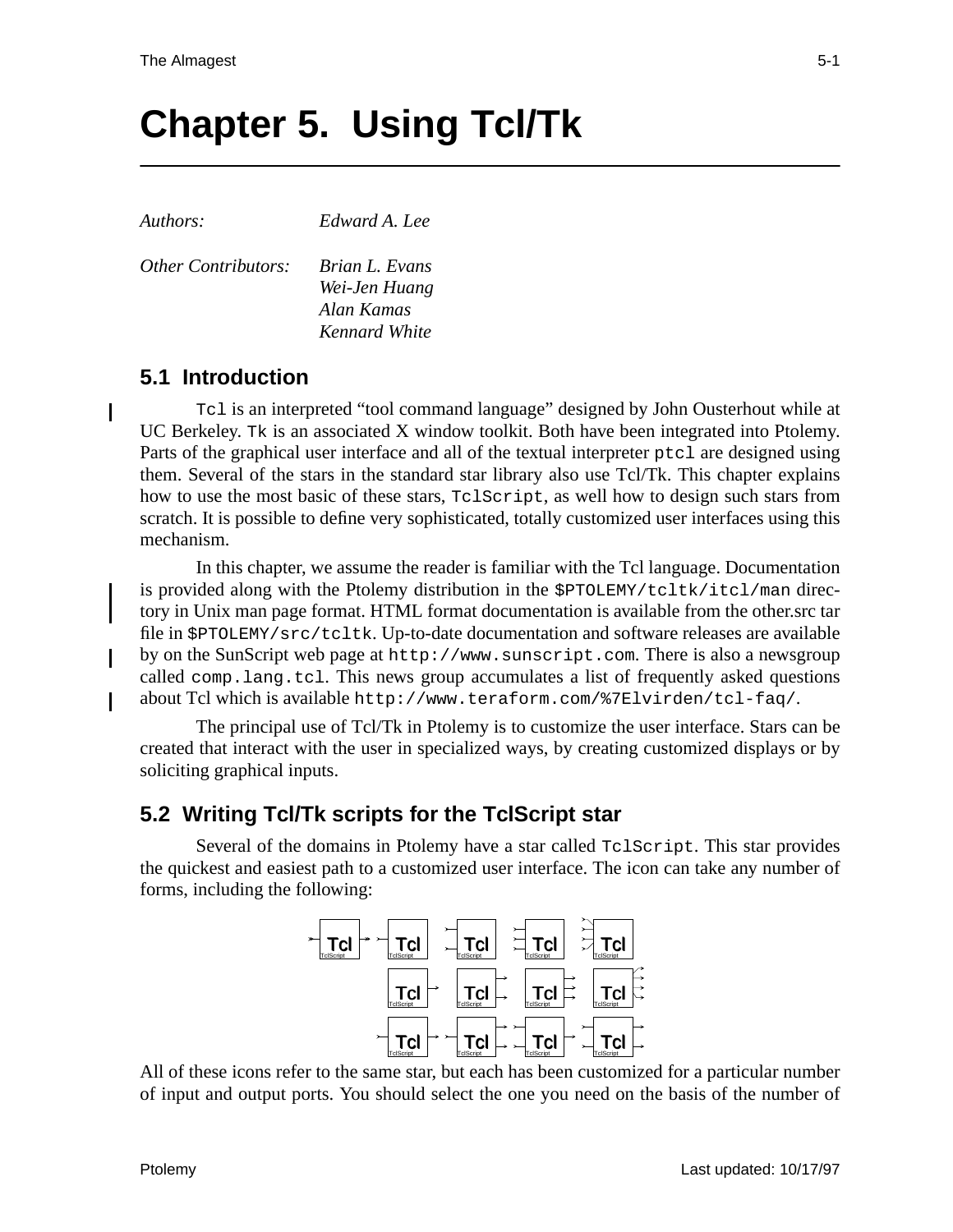input and output ports required. The left-most icon has an unspecified number of inputs and outputs (as indicated by the double arrows at its input and output ports).

The TclScript star has one parameter (settable state):

*tcl\_file* A string giving the full path name of a file containing a Tcl script

The Tcl script file specifies initialization commands, for example to open new windows on the screen, and may optionally define a procedure to be invoked by the star every time it runs. We begin with two examples that illustrate most of the key techniques needed to use this star:

**Example 1:** Consider the following simple schematic in the SDF domain:



The TkShowValues star is in the standard SDF star library. It displays whatever input values are supplied in a subpanel of the control panel for the system. Suppose we specify the following Tcl script for the TclScript star:

```
set s $ptkControlPanel.middle.button_$starID
if {! [winfo exists $s]} {
     button $s -text "PUSH ME"
     pack append $ptkControlPanel.middle $s {top}
     bind $s <ButtonPress-1> "setOutputs_$starID 1.0"
     bind $s <ButtonRelease-1> "setOutputs_$starID 0.0"
     setOutputs_$starID 0.0
}
unset s
```
This script creates a pushbutton in the control panel. When the button is depressed, the star outputs the value 1.0. When the button is released, the star outputs value 0.0. The resulting control panel is shown below:

|                                    | Run tel script demo  |  |     |                               |  |
|------------------------------------|----------------------|--|-----|-------------------------------|--|
| Control panel for tcl script demo- |                      |  |     |                               |  |
|                                    | When to stop: 100000 |  |     | <b>Dobug</b>                  |  |
|                                    | GD <return></return> |  |     | PAUSE (Space)   STOP (Escape) |  |
| <b>PUSH ME</b>                     |                      |  |     |                               |  |
| Inputs to the TkShowValues star:   |                      |  |     |                               |  |
|                                    |                      |  | 0.0 |                               |  |
| DISMISS                            |                      |  |     |                               |  |

While the system is running, depressing the button labeled "PUSH ME" will cause the value displayed at the bottom to change from 0.0 to 1.0. Releasing the button will change the value back to 0.0. The lines in the Tcl script are explained below: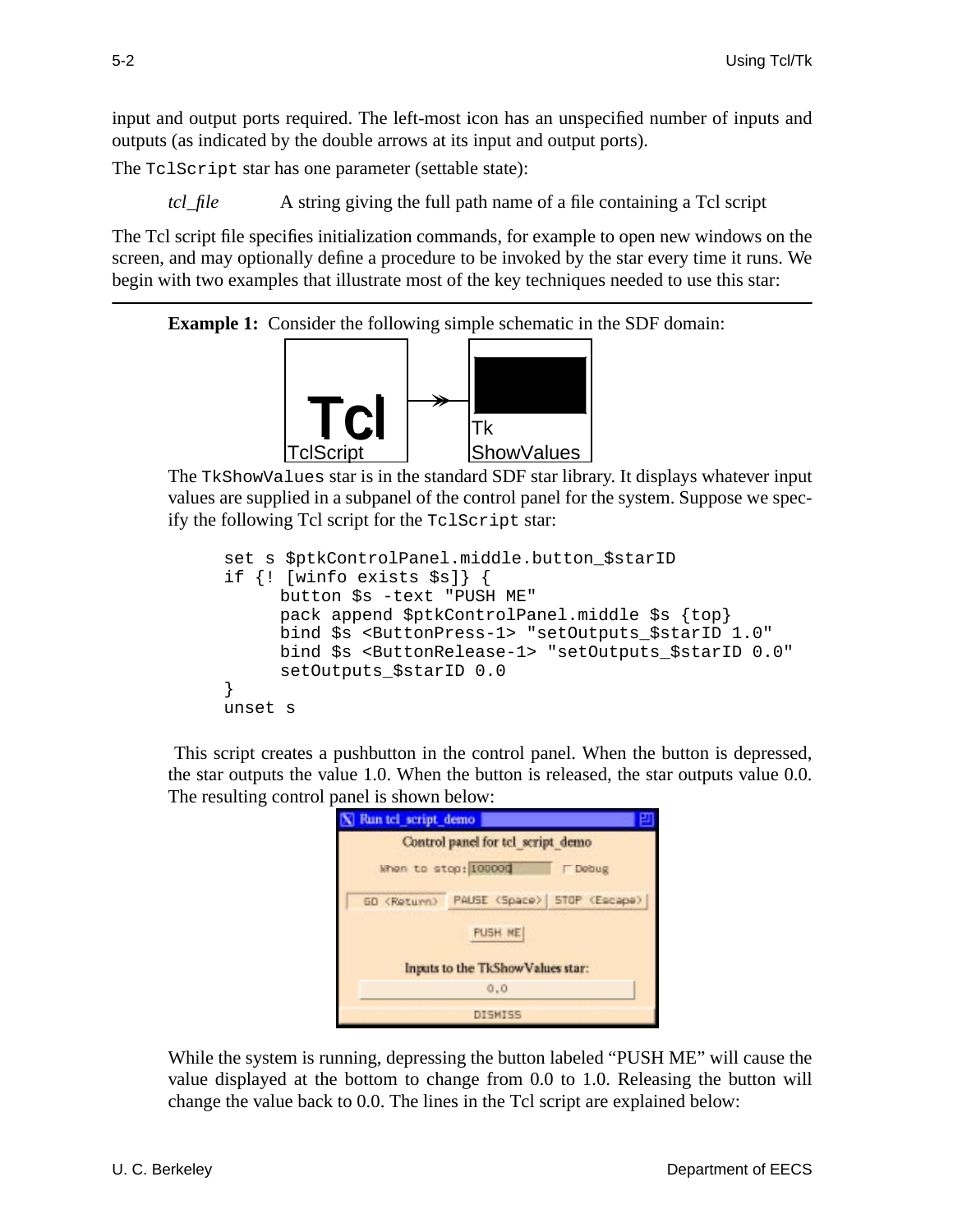#### set s \$ptkControlPanel.middle.button\_\$starID

This defines a Tcl variable "s" whose value is the name of the window to be used for the button. The first part of the name, \$ptkControlPanel, is a global variable giving the name of the control panel window itself. This global variable has been set by pigi and can be used by any Tcl script. The second part, .middle, specifies that the button should appear in the subwindow named .middle of the control panel. The control panel, by default, has empty subwindows named .high, .middle, and .low. The last part, .button\_\$starID, gives a unique name to the button itself. The Tcl variable starID has been set by the TclScript star to a name that is guaranteed to be unique for each instance of the star. Using a unique name for the button permits multiple instances of the star in a schematic to create separate buttons in the control window without conflict.

```
if {! [winfo exists $s]} {
     ...
}
```
This conditionally checks to see whether or not the button already exists. If, for example, the system is being run a second time, then there is no need to create the button a second time. In fact, an attempt to do so will generate an error message. If the button does not already exist, then it is created by the following lines:

> button \$s -text "PUSH ME" pack append \$ptkControlPanel.middle \$s {top}

The first of these defines the button, and the second packs it into the control panel (see the Tk documentation). The following Tcl statement binds a particular command to a mouse action, thus defining the response when the button is pushed:

bind \$s <ButtonPress-1> "setOutputs\_\$starID 1.0"

When button number 1 of the mouse is pressed, the Tcl interpreter invokes a procedure named setOutputs\_\$starID with a single argument, 1.0 (passed as a string). This procedure has been defined by the TclScript star. It sets the value(s) of the outputs of the star. In this case, there is only one output, so there is only one argument. The next statement defines the action when the button is released:

bind \$s <ButtonRelease-1> "setOutputs\_\$starID 0.0"

The next statement initializes the output of the star to value 0.0:

setOutputs\_\$starID 0.0

The last command unsets the variable s, since it is no longer needed: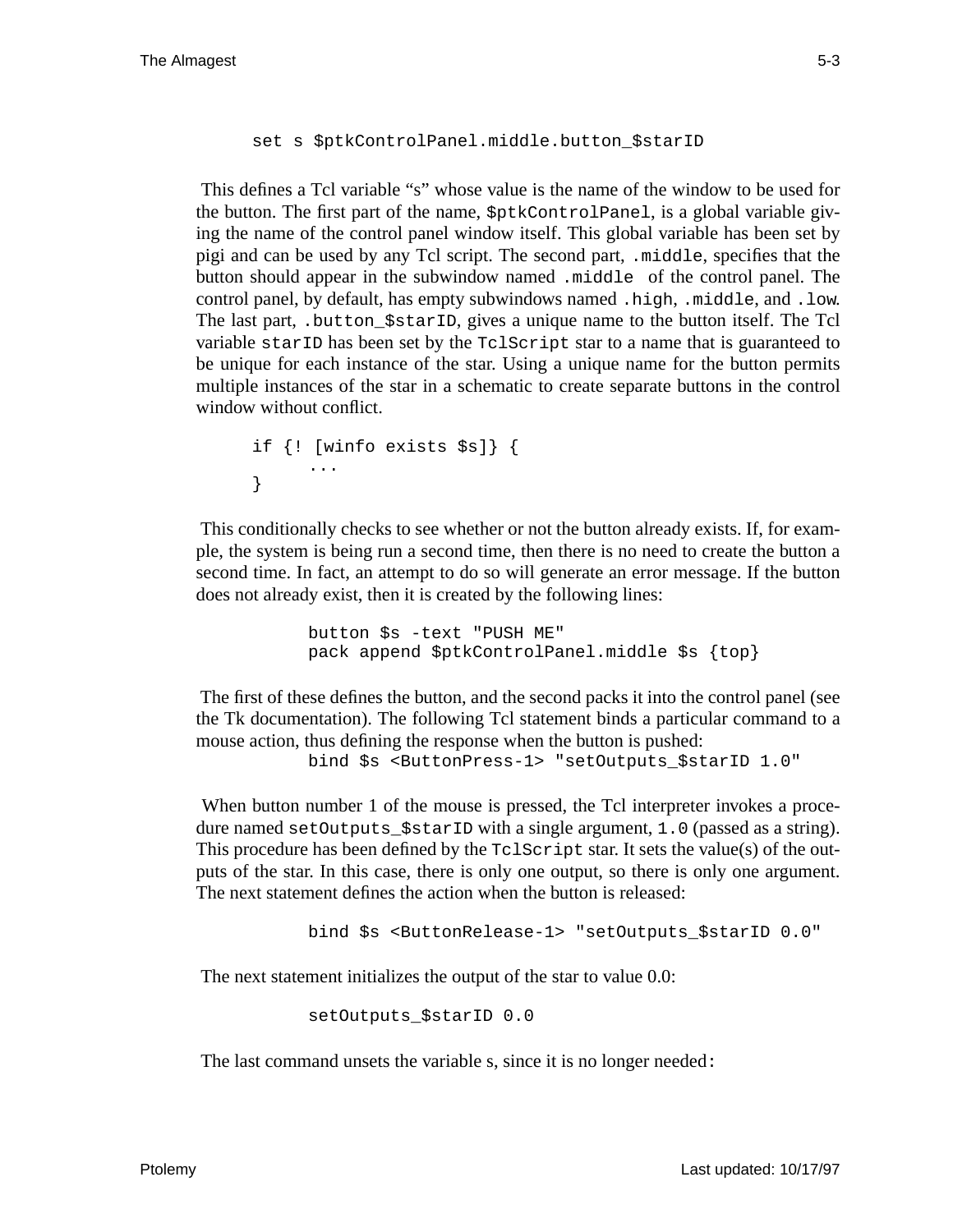unset s

As illustrated in the previous example, a number of procedures and global variables will have been defined for use by the Tcl script by the time it is sourced. These enable the script to modify the control panel, define unique window names, and set initial output values for the star. Much of the complexity in the above example is due to the need to use unique names for each star instance that sources this script. In the above example, the Tcl procedure for setting the output values has a name unique to this star. Moreover, the name of the button in the control panel has to be unique to handle the case when more than one TclScript star sources the same Tcl script. These unique names are constructed using a unique string defined by the star prior to sourcing the script. That string is made available to the Tcl script in the form of a global Tcl variable starID. The procedure used by the Tcl script to set output values is called setOutputs\_\$starID. This procedure takes as many arguments as there are output ports. The argument list should contain a floating-point value for each output of the star.

In the above example, Tcl code is executed when the Tcl script is sourced. This occurs during the setup phase of the execution of the star. After the setup phase, no Tcl code will be executed unless the user pushes the "PUSH ME" button. The command

bind \$s <ButtonPress-1> "setOutputs\_\$starID 1.0"

defines a Tcl command to be executed asynchronously. Notice that the command is enclosed in quotation marks, not braces. Tcl aficionados will recognize that this is necessary to ensure that the starID variable is evaluated when the command binding occurs (when the script is sourced), rather than when the command is executed. There is no guarantee that the variable will be set when the command is executed.

In the above example, no Tcl code is executed when the star fires. The following example shows how to define Tcl code to be executed each time the star fires, and also how to read the inputs of the star from Tcl.





Suppose we specify the following Tcl script for the TclScript star:

```
proc goTcl_$starID {starID} {
     set inputVals [grabInputs_$starID]
     set xin [lindex $inputVals 0]
     set yin [lindex $inputVals 1]
     setOutputs_$starID [expr $xin+$yin]
}
```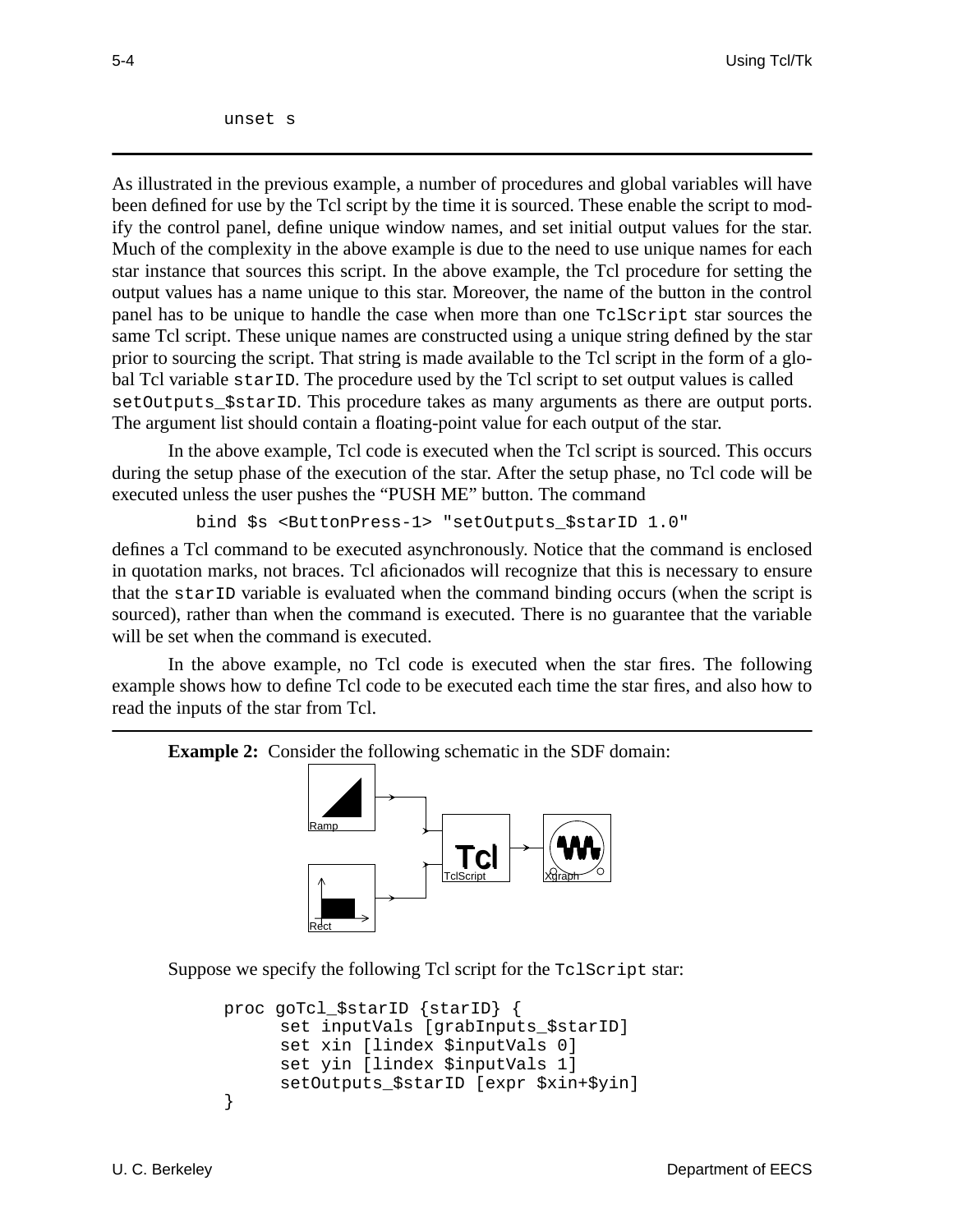Unlike the previous example, this script does not define any code that runs when the script is sourced, during the setup phase of execution of the star. Instead, it simply defines a procedure with a name unique to the instance of the star. This procedure reads two input values, adds them, and writes the result to the output. Although this would be a very costly way to accomplish addition in Ptolemy, this example nonetheless illustrates an important point. If a Tcl script sourced by a TclScript star defines a procedure called goTcl\_\$starID, then that procedure will be invoked every time the star fires. The single argument passed to the procedure when it is called is the starID. In this example, the procedure uses grabInputs SstarID, defined by the TclScript star, to read the inputs. The current input values are returned by this procedure as a list, so the Tcl command lindex is used to index into the list. The final line adds the two inputs and sends the result to the output.

As shown in the previous example, if the Tcl script defines the optional Tcl procedure goTcl\_\$starID, then that procedure will be invoked every time the star fires. It takes one argument (the starID) and returns nothing. This procedure, therefore, allows for *synchronous* communication between the Ptolemy simulation and the Tcl code (it is synchronized to the firing of the star). If no goTcl\_\$starID procedure is defined, then communication is *asynchronous* (Tcl commands are invoked at arbitrary times, as specified when the script is read). For asynchronous operation, typically X events are bound to Tcl/Tk commands that read or write data to the star.

The inputs to the star can be of any type. The  $\text{print}($ ) method of the particle is used to construct a string passed to Tcl. Although it is not illustrated in the above examples, asynchronous reads of the star inputs are also allowed.

Below is a summary of the Tcl procedures used when executing a TclScript star:

grabInputs\_\$starID

A procedure that returns the current values of the inputs of the star corresponding to the given starID. This procedure is defined by the TclScript star if and only if the instance of the star has at least one input port.

setOutputs\_\$starID

A procedure that takes one argument for each output of the TclScript star. The value becomes the new output value for the star. This procedure is defined by the TclScript star if and only if the instance of the star has at least one output port.

goTcl\_\$starID If this procedure is defined in the Tcl script associated with an instance of the TclScript star, then it will be invoked every time the star fires.

wrapupTcl\_\$starID

If this procedure is defined in the Tcl script associated with an instance of the TclScript star, then it will be invoked every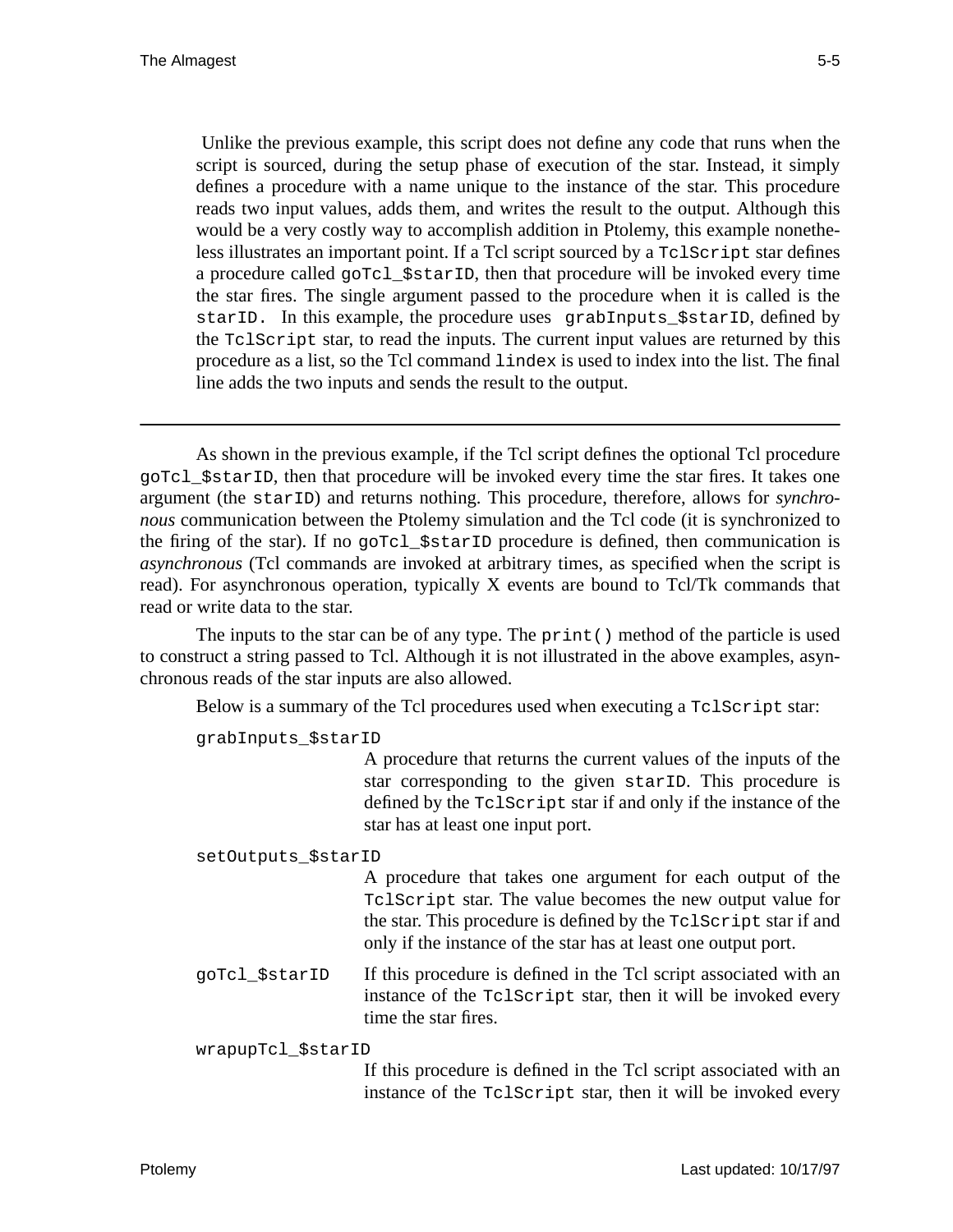time the wrapup method of the star is invoked. In other words, it will be invoked when a simulation stops.

#### destructorTcl\_\$starID

If this procedure is defined in the Tcl script associated with an instance of the TclScript star, then it will be invoked when the destructor for the star is invoked. This can be used to destroy windows or to unset variables that will no longer be needed.

In addition to the starID global variable, the TclScript star makes other information available to the Tcl script. The mechanism used is to define an array with a name equal to the value of the starID variable. Tcl arrays are indexed by strings. Thus, not only is starID a global variable, but so is \$starID. The value of the former is a unique string, while the value of the latter is an array. One of the entries in this array gives the number of inputs that are connected to the star. The value of the expression [set  $\frac{1}{2}$  {starID}(numInputs)] is an integer giving the number of inputs. The Tcl command "set", when given only one argument, returns the value of the variable whose name is given by that argument. The array entries are summarized below:

| \$starID                               | This evaluates to a string that is different for every instance of<br>the Tolscript star. The starip global variable is set by the<br>TclScript star. |
|----------------------------------------|-------------------------------------------------------------------------------------------------------------------------------------------------------|
| $[set $ {startD} (numInputStream ) ]$  | This evaluates to the number of inputs that are connected to the<br>star.                                                                             |
| $[set $ \{ startID \} (numOutputs ) ]$ | This evaluates to the number of outputs that are connected to<br>the star.                                                                            |
| $[set $ {starID} (tcl_file)]$          | This evaluates to the name of the file containing the Tcl script<br>associated with the star.                                                         |
| $[set $ {startD} (fullName)]$          | This evaluates to the full name of the star (which is of the form<br>universe.galaxy.galaxy.star).                                                    |

### **5.3 Tcl utilities that are available to the programmer**

A number of Tcl global variables and procedures that will be useful to the Tcl programmer have been incorporated into Ptolemy. Any of these can be used in any Tcl script associated with an instance of the TclScript star. For example, in example 1 on page 5-2, the global variable ptkControlPanel specifies the control panel that is used to run the system. Below is a list of the useful global variables that have been set by the graphical interface  $(piq)$ when the Tcl script is sourced or when the goTcl\_\$starID procedure is invoked:

\$ptkControlPanel A string giving the name of the control panel window associated with a given run. This variable is set by pigi.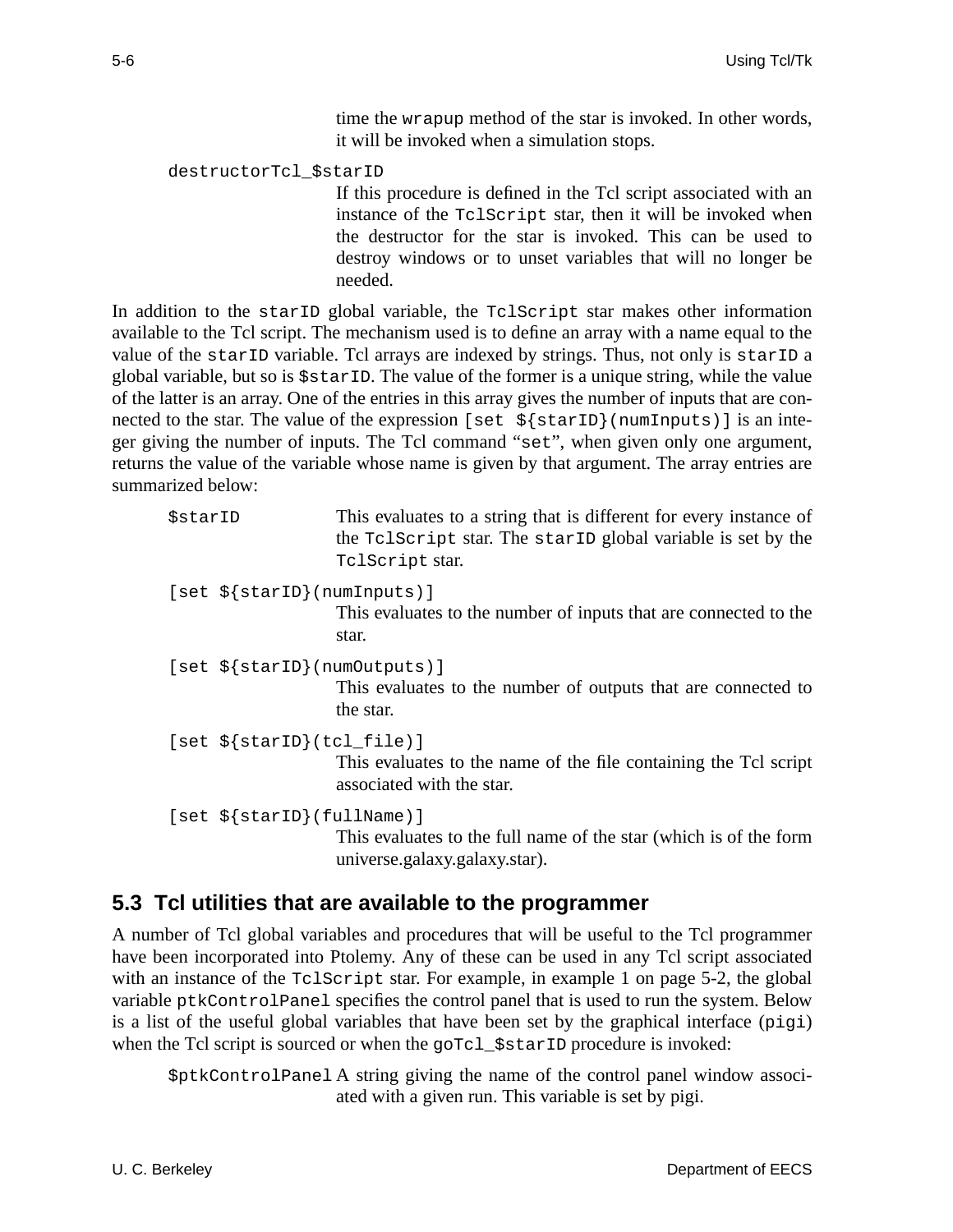```
$ptkControlPanel.high
                    The uppermost panel in the control panel that is intended for
                    user-defined entries.
$ptkControlPanel.middle
                    The middle panel in the control panel that is intended for user-
                    defined entries.
$ptkControlPanel.low
                    The lowest panel in the control panel that is intended for user-
                    defined entries.
```
In addition to these global variables, a number of procedures have been supplied. Using these procedures can ensure a consistent look-and-feel across a variety of Ptolemy applications. The complete set of procedures can be found in \$PTOLEMY/lib/tcl. We list a few of the more useful ones here. Note also that the entire set of commands defined in the Tclbased textual interpreter for Ptolemy, ptcl, are also available. So for example, the command curuniverse will return the name of the current universe. See the ptcl chapter in the *User's Manual*.

ptkExpandEnvVar

|                     | Procedure to expand a string that begins with an environment<br>variable reference. For example,                                                                                                                |                                                                                                                                                                          |  |  |
|---------------------|-----------------------------------------------------------------------------------------------------------------------------------------------------------------------------------------------------------------|--------------------------------------------------------------------------------------------------------------------------------------------------------------------------|--|--|
|                     | ptkExpandEnvVar \$PTOLEMY/src                                                                                                                                                                                   |                                                                                                                                                                          |  |  |
|                     | will return something like                                                                                                                                                                                      |                                                                                                                                                                          |  |  |
|                     | /usr/users/ptolemy/src                                                                                                                                                                                          |                                                                                                                                                                          |  |  |
|                     | <b>Arguments:</b>                                                                                                                                                                                               |                                                                                                                                                                          |  |  |
|                     | path                                                                                                                                                                                                            | the string to expand                                                                                                                                                     |  |  |
| ptkImportantMessage |                                                                                                                                                                                                                 |                                                                                                                                                                          |  |  |
|                     | Procedure to pop up a message window and grab the focus. The<br>process is suspended until the message is dismissed.<br><b>Arguments:</b>                                                                       |                                                                                                                                                                          |  |  |
|                     | win<br>text<br>dow                                                                                                                                                                                              | window name to use for the message<br>text to display in the pop-up win-                                                                                                 |  |  |
| ptkMakeButton       | Procedure to make a pushbutton in a window. A callback proce-<br>dure must be defined by the programmer. It will be called<br>whenever the user pushes the button, and takes no arguments.<br><b>Arguments:</b> |                                                                                                                                                                          |  |  |
|                     | win<br>name<br>desc<br>callback                                                                                                                                                                                 | name of window to contain the button<br>name to use for the button itself<br>description to be put into the display<br>name of callback procedure to<br>register changes |  |  |
| ptkMakeEntry        | Procedure to make a text entry box in a window. A callback<br>procedure must be defined by the programmer. It will be called<br>whenever the user changes the value in the entry box and types                  |                                                                                                                                                                          |  |  |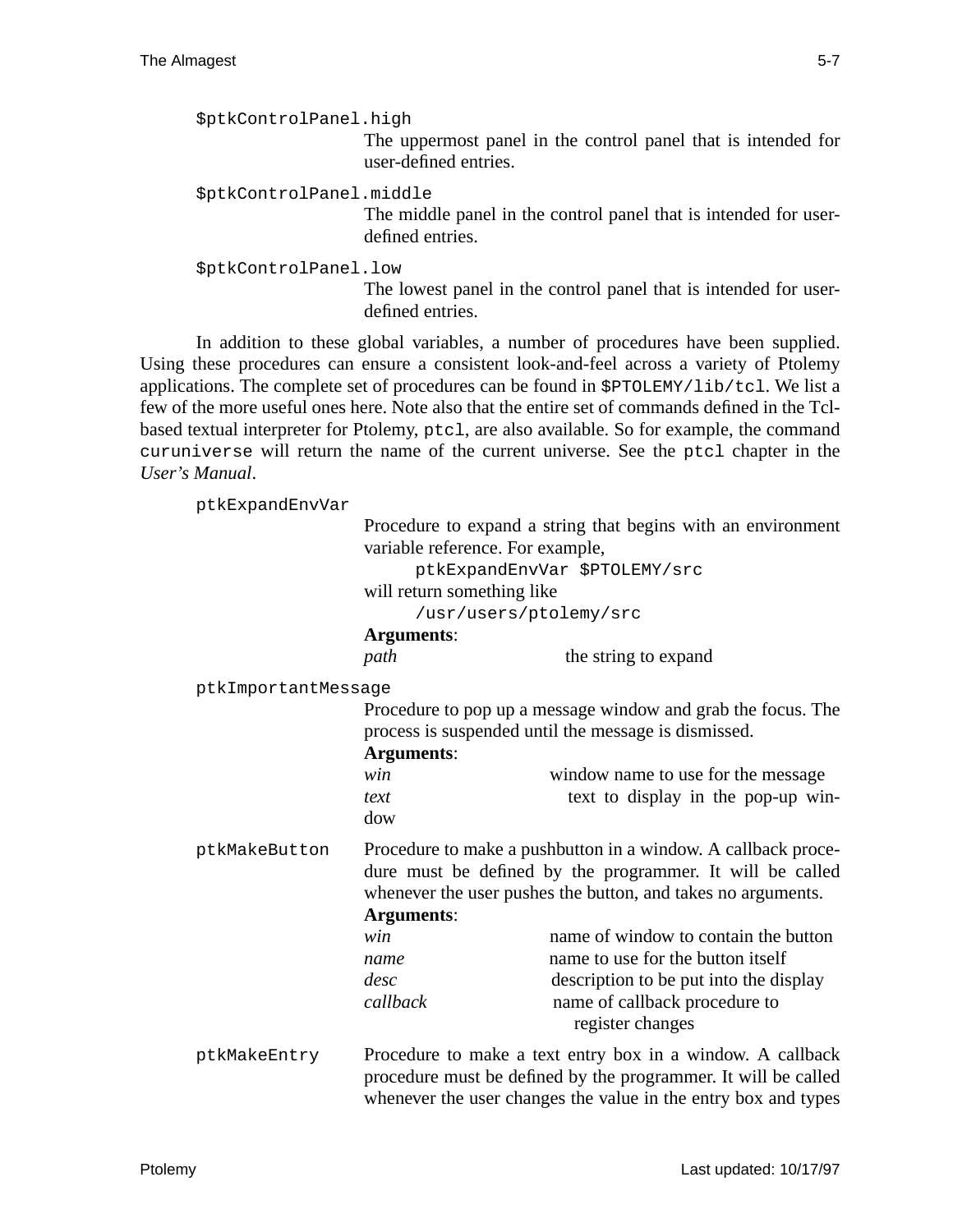|              | entry.                                                                          | $\leq$ Return $\geq$ . Its single argument will be the new value of the        |  |  |
|--------------|---------------------------------------------------------------------------------|--------------------------------------------------------------------------------|--|--|
|              | <b>Arguments:</b>                                                               |                                                                                |  |  |
|              | win                                                                             | name of window to contain<br>the entry box                                     |  |  |
|              | name<br>desc                                                                    | name to use for the entry box itself<br>description to be put into the display |  |  |
|              | default                                                                         | the initial value of the entry                                                 |  |  |
|              | callback                                                                        | name of callback procedure to reg-                                             |  |  |
|              | ister changes                                                                   |                                                                                |  |  |
| ptkMakeMeter | Procedure to make a bar-type meter in a window.                                 |                                                                                |  |  |
|              | <b>Arguments:</b>                                                               |                                                                                |  |  |
|              | win                                                                             | name of window to contain the                                                  |  |  |
|              | entry box                                                                       |                                                                                |  |  |
|              | name                                                                            | name to use for the entry box itself                                           |  |  |
|              | desc                                                                            | description to be put into the display                                         |  |  |
|              | low                                                                             | the value of the low end of the scale                                          |  |  |
|              | high                                                                            | the value of the high end of                                                   |  |  |
|              |                                                                                 | the scale                                                                      |  |  |
| ptkSetMeter  | Procedure to set the value of a bar-type meter created with                     |                                                                                |  |  |
|              | ptkMakeMeter.                                                                   |                                                                                |  |  |
|              | <b>Arguments:</b>                                                               |                                                                                |  |  |
|              | win                                                                             | name of window to contain the                                                  |  |  |
|              |                                                                                 | entry box                                                                      |  |  |
|              | name                                                                            | name to use for the entry box itself                                           |  |  |
|              | value                                                                           | the new value to display in                                                    |  |  |
|              |                                                                                 | the meter                                                                      |  |  |
| ptkMakeScale | Procedure to make a sliding scale. All scales in the control                    |                                                                                |  |  |
|              | panel range from 0 to 100. A callback procedure must be                         |                                                                                |  |  |
|              | defined by the programmer. It will be called whenever the user                  |                                                                                |  |  |
|              | moves the control on the scale. Its single argument will be the                 |                                                                                |  |  |
|              | new position of the control, between 0 and 100.                                 |                                                                                |  |  |
|              | <b>Arguments:</b>                                                               |                                                                                |  |  |
|              | win                                                                             | name of window to contain the scale                                            |  |  |
|              | name                                                                            | name to use for the scale itself                                               |  |  |
|              | desc                                                                            | description to be put into the display                                         |  |  |
|              | position                                                                        | initial integer position between                                               |  |  |
|              |                                                                                 | 0 and 100                                                                      |  |  |
|              | callback                                                                        | name of callback procedure to                                                  |  |  |
|              |                                                                                 | register changes                                                               |  |  |
|              | Note:                                                                           |                                                                                |  |  |
|              | A widget is created with name $\frac{1}{2}$ win. $\frac{1}{2}$ mame. value that |                                                                                |  |  |
|              | chould be used by the pregrammer to display the current velve                   |                                                                                |  |  |

should be used by the programmer to display the current value of the slider. Thus, the callback procedure should contain a command like: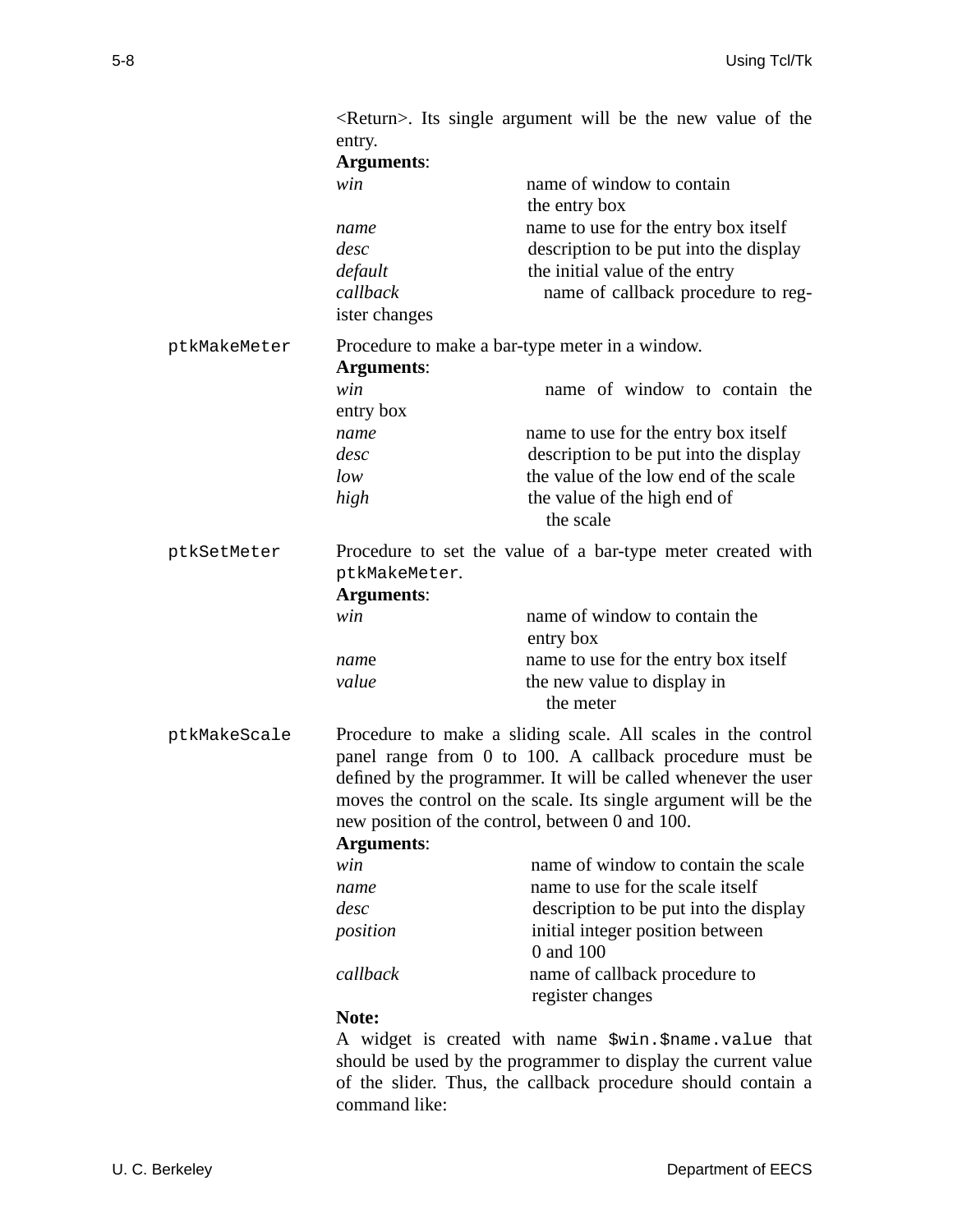\$win.\$name.value configure -text \$new\_value to display the new value after the slider has been moved. This is not performed automatically because the fixed range from 0 to 100 may be correct from the user's perspective. So, for example, if you divide the scale value by 100 before displaying it, then to the user, it will appear as if the scale ranges from 0.0 to 1.0. It is also possible to control the position of the slider from Tcl (overriding the user actions) using a command like \$win.\$name.scale set \$position where position is an integer-valued variable in the range of 0 to 100.

**Example 3:** The following Tcl script can be used with the  $TclScript$  star in the system configuration given in example 1 on page 5-2:

ptkMakeMeter \$ptkControlPanel.high meter\_\$starID \ "meter tracking scale" 0 100 proc scale\_update\_\$starID {new\_value} \ "ptkSetMeter \$ptkControlPanel.high \ meter \$starID \\$new value \$ptkControlPanel.high.scale\_\$starID.value \ configure -text \\$new value" ptkMakeScale \$ptkControlPanel.high scale\_\$starID \ "my scale" 50 scale\_update\_\$starID ptkMakeButton \$ptkControlPanel.middle button\_\$starID \ "my button" button update proc button\_update {} {ptkImportantMessage .msg "Hello"} ptkMakeEntry \$ptkControlPanel.low entry\_\$starID \ "my entry" 10 entry\_update\_\$starID proc entry\_update\_\$starID {new\_value} \ "setOutputs \$starID \\$new value"

It will create the rather ugly control panel shown below:

|                      | Control panel for tel script demo2 |                             |  |  |  |  |
|----------------------|------------------------------------|-----------------------------|--|--|--|--|
|                      | Mhen to stop: 100000               | Debug                       |  |  |  |  |
| GO <return></return> |                                    | PHUSE (Space) STOP (Escape) |  |  |  |  |
| meter tracking scale |                                    |                             |  |  |  |  |
| lo                   |                                    | 100                         |  |  |  |  |
| mu scale:            | 71                                 |                             |  |  |  |  |
|                      | nu button                          |                             |  |  |  |  |
| my entry:            | tū                                 |                             |  |  |  |  |
|                      | DISMISS                            |                             |  |  |  |  |

The commands are explained individually below.

ptkMakeMeter \$ptkControlPanel.high meter\_\$starID \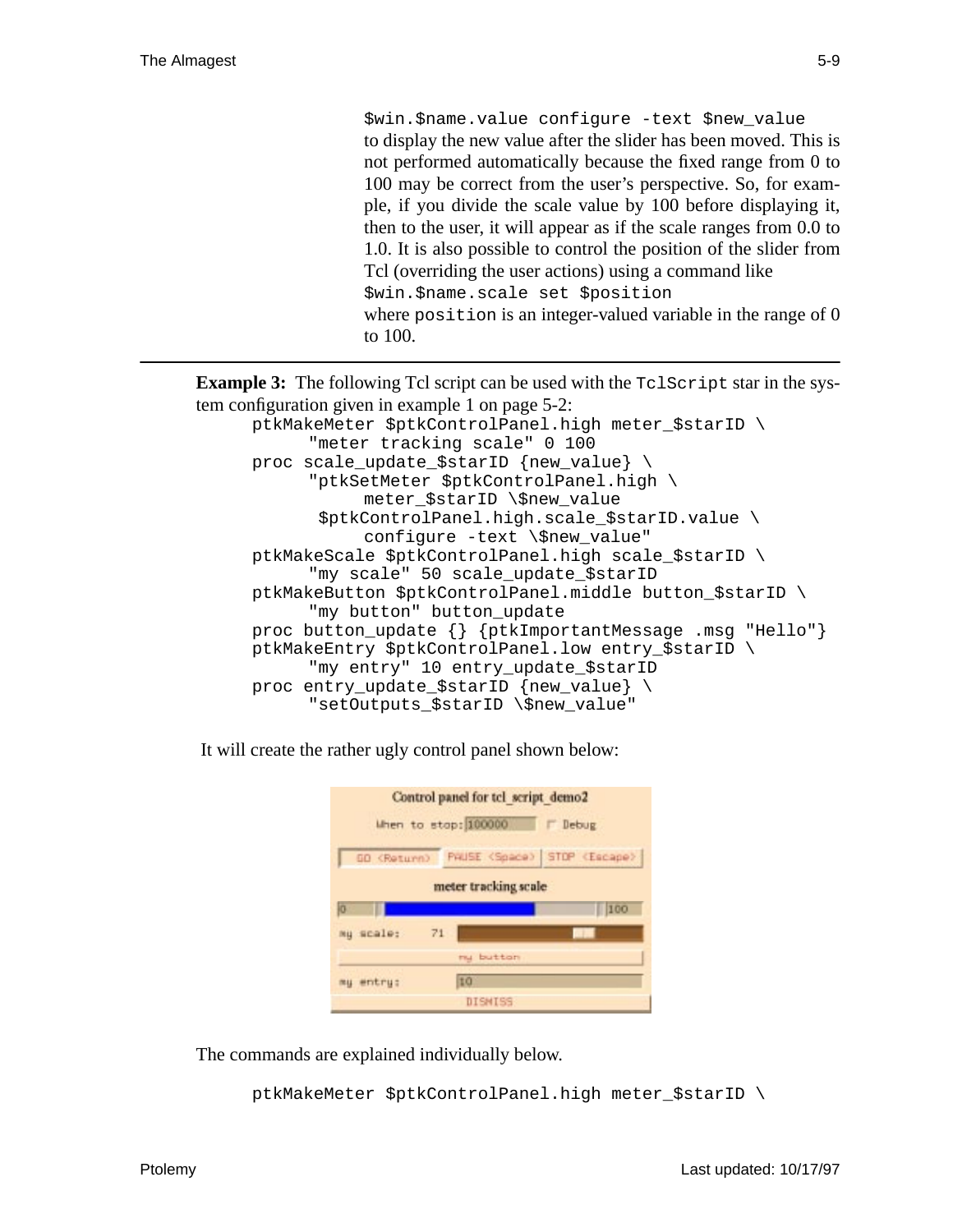```
"meter tracking scale" 0 100
```
This creates a meter display with the label "meter tracking scale" in the upper part of the control panel with range from 0 to 100.

```
proc scale_update_$starID {new_value} \
     "ptkSetMeter $ptkControlPanel.high \
           meter_$starID \$new_value
       $ptkControlPanel.high.scale_$starID.value \
           configure -text \$new_value"
```
This defines the callback function to be used for the slider (scale) shown below the meter. The callback function sets the meter and updates the numeric display to the left of the slider. Notice that the body of the procedure is enclosed in quotation marks rather than the usual braces. This ensures that the variables ptkControlPanel and starID will be evaluated at the time the procedure is defined, rather than at the time it is invoked. To make sure that new\_value is not evaluated until the procedure is invoked, we use a preceding backslash, as in  $\$ rew\_value. We could have alternatively passed the ptkControlPanel and starID values as arguments.

ptkMakeScale \$ptkControlPanel.high scale\_\$starID \ my\_scale 50 scale\_update\_\$starID

This makes the slider itself, and sets its initial value to 50, half of full scale.

ptkMakeButton \$ptkControlPanel.middle button\_\$starID \ "my button" button\_update

This makes a button labeled "my button".

proc button\_update {} {ptkImportantMessage .msg "Hello"}

This defines the callback function connected with the button. This callback function opens a new window with the message "Hello", and grabs the focus. The user must dismiss the new window before continuing.

ptkMakeEntry \$ptkControlPanel.low entry\_\$starID \ "my entry" 10 entry\_update\_\$starID

This makes the entry box with initial value "10".

proc entry\_update\_\$starID {new\_value} \ "setOutputs\_\$starID \\$new\_value"

This defines the callback function associated with the entry box. Again notice that the procedure body is enclosed quotation marks.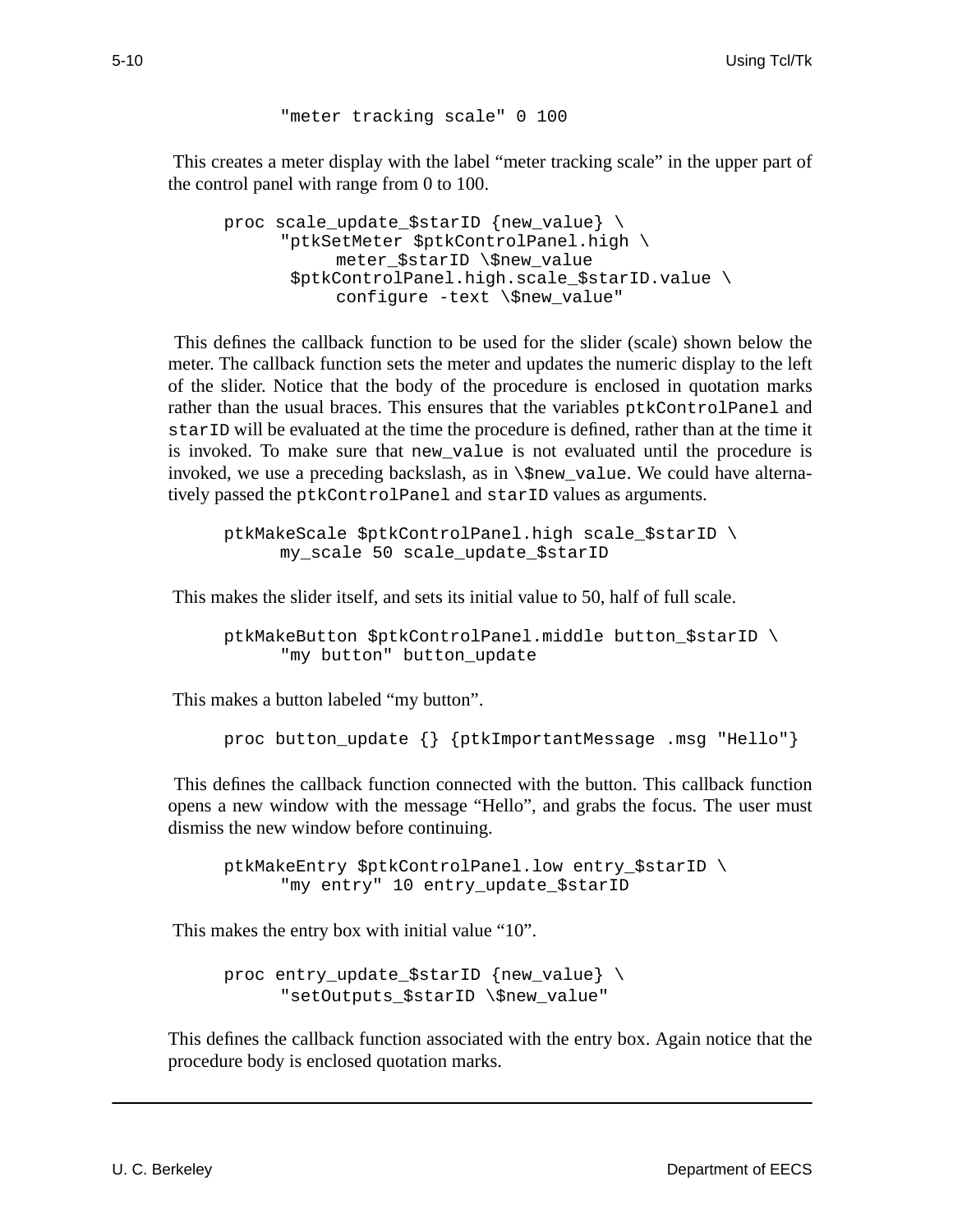## **5.4 Creating new stars derived from the TclScript star**

A large number of useful stars can be derived from the TclScript star. The TkShowValues star used in example 1 on page 5-2 is such a star. That star takes inputs of any type and displays their value in a window that is optionally located in the control panel. It has three parameters (settable states):

*label* A string-valued parameter giving a label to identify the display.

*put in control panel* A Boolean-valued parameter that specifies whether the display should be put in the control panel or in its own window.

*wait\_between\_outputs*A Boolean-valued parameter that specifies whether the execution of the system should pause each time a new value is displayed. If it does, then a mouse click in the display restarts the system.

Conspicuously absent is the *tcl\_file* parameter of the TclScript star from which this is derived. The file is hard-wired into the definition of the star by the following  $C_{++}$  statement included in the setup method:

> tcl file = "\$PTOLEMY/src/domains/sdf/tcltk/stars/tkShowValues.tcl";

The parameter is then hidden from the user of the star by the following statement included in the constructor:

```
tcl file.clearAttributes(A SETTABLE);
```
Thus, the user sees only the parameters that are defined in the derived star. This is a key part of customizing the star.

A second issue is that of communicating the new parameter values to the Tcl script. For example, the Tcl script will need to know the value of the *label* parameter in order to create the label for the display. The TclScript star automatically makes all the parameters of any derived star available as array entries in the global array whose name is given by the global variable starID. To read the value of the *label* parameter in the Tcl script, use the expression [set  $\frac{1}{5}$ [starID}(label)]. The confusing syntax is required to ensure that Tcl uses the *value* of starID as the *name* of the array. The string "label" is just the index into the array. The set command in Tcl, when given only one argument, returns the value of the variable whose name is given by the argument.

Some programmers may prefer an alternative way to refer to parameters that is slightly more readable. The Tcl statement

```
upvar #0 $starID params
```
allows subsequent statement to refer to parameters simply as \$param(param\_name). The upvar command with argument #0 declares the local variable params equivalent to the global variable whose name is given by the value of starID.

Many more examples can be found in \$PTOLEMY/src/domains/sdf/tcltk/ stars.